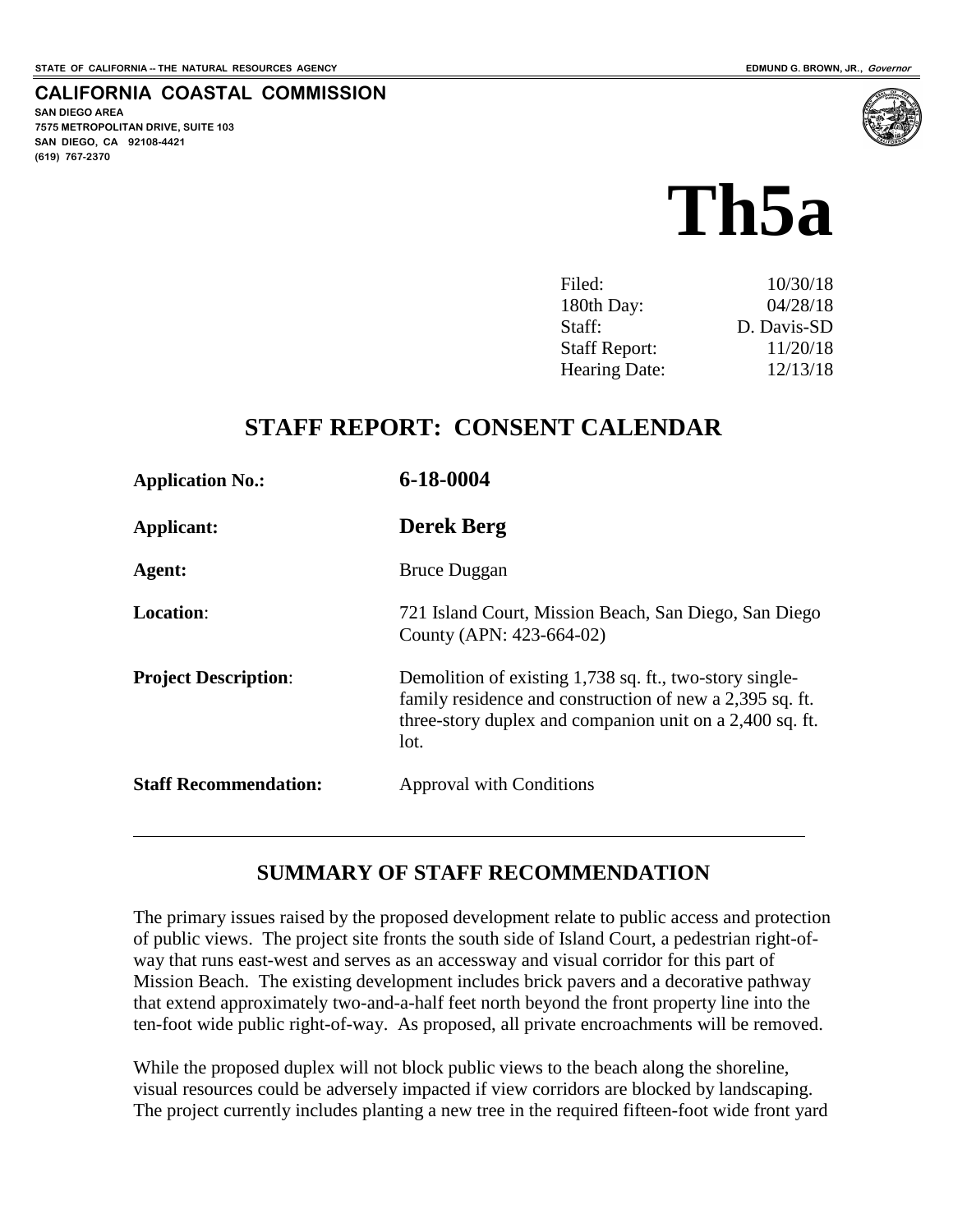view corridor. The City of San Diego's certified LCP limits where trees can be placed and requires regular maintenance of the tree to ensure public views are not adversely impacted. Therefore, **Special Condition #1** requires submittal of revised final site plans that relocate the proposed tree no further than four to five feet from the proposed duplex and removes any private encroachments within the public right-of-way. **Special Condition #2** limits trees in the view corridor to a maximum of two, within four to five feet of the primary structure, which must be maintained so that branches do not encroach below a height of eight feet above the finished grade. **Special Condition #2** also limits landscaping in the public view corridors other than trees to a height of three feet and removes any private encroachments within the public right-of-way.

In addition, the presence of construction workers and equipment in such a densely populated, popular beach area could adversely impact public access by occupying public parking spaces for storage or blocking public rights-of-way to and along the beach, especially during the summer months when beach use is at its peak. To address these potential adverse impacts, Commission staff is recommending several special conditions. **Special Condition #3** prohibits development activity during the busy summer months between Memorial Day Weekend and Labor Day in order to remove the potential of development activity impeding coastal access. **Special Condition #4** requires the property owner to submit a written agreement that acknowledges and accepts the construction timing limitations. Finally, there are risks associated with building in an area that is likely to be subject to coastal hazards, such as flooding and wave uprush, as sea level rise increases. **Special Condition #6** requires the applicant to record a deed restriction against the property that imposes the conditions of the permit for the purpose of providing notice to future property owners. Therefore, as conditioned, the project will be consistent with the Chapter 3 policies of the Coastal Act, and no impacts to coastal resources are anticipated.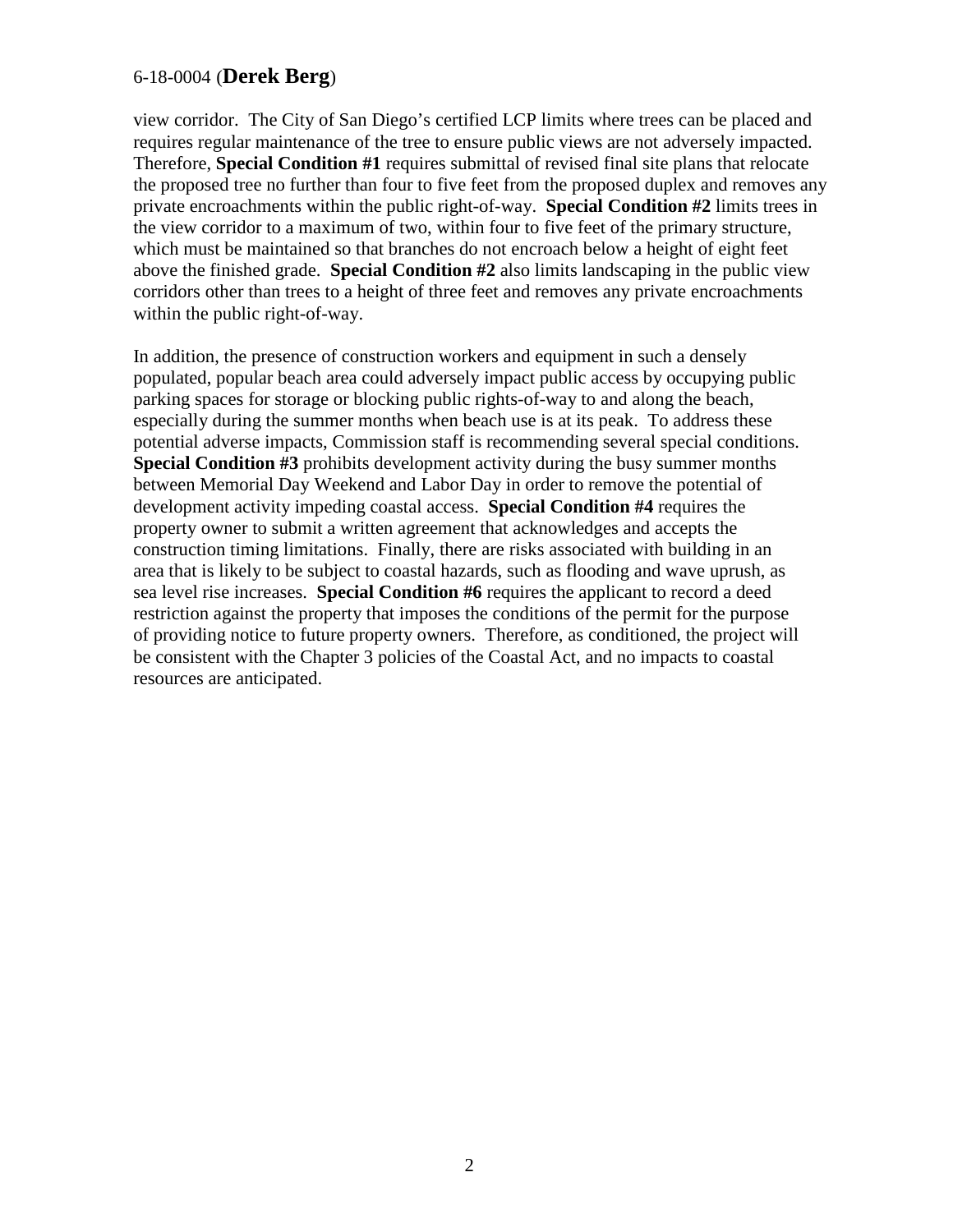# **TABLE OF CONTENTS**

| $A_{-}$         |  |
|-----------------|--|
| <b>B.</b>       |  |
| $\mathcal{C}$ . |  |
| D.              |  |
| E.              |  |
| F.              |  |
|                 |  |

# **EXHIBITS**

Exhibit 1 - Vicinity Map Exhibit 2 – Aerial Photo<br>Exhibit 3 – Site Photo Exhibit 4 - Site Plan Exhibit 5 – Front Elevation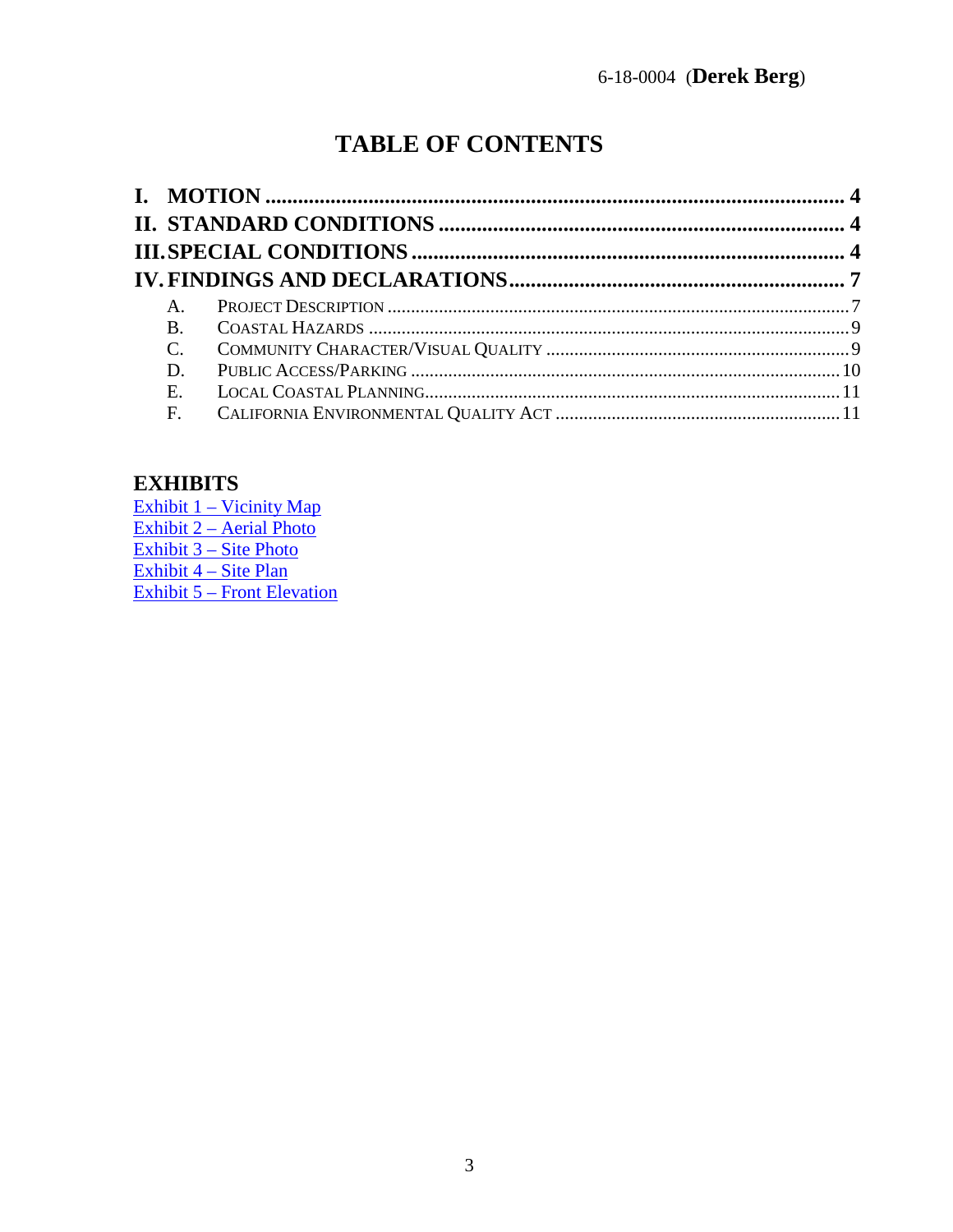# <span id="page-3-0"></span>**I. MOTION**

#### **Motion:**

*I move that the Commission approve the coastal development permit applications included on the consent calendar in accordance with the staff recommendations.*

Staff recommends a **YES** vote. Passage of this motion will result in approval of all the permits included on the consent calendar. The motion passes only by affirmative vote of a majority of the Commissioners present.

# <span id="page-3-1"></span>**II. STANDARD CONDITIONS**

This permit is granted subject to the following standard conditions:

- 1. **Notice of Receipt and Acknowledgment**. The permit is not valid and development shall not commence until a copy of the permit, signed by the permittee or authorized agent, acknowledging receipt of the permit and acceptance of the terms and conditions, is returned to the Commission office.
- 2. **Expiration.** If development has not commenced, the permit will expire two years from the date on which the Commission voted on the application. Development shall be pursued in a diligent manner and completed in a reasonable period of time. Application for extension of the permit must be made prior to the expiration date.
- 3. **Interpretation.** Any questions of intent of interpretation of any condition will be resolved by the Executive Director or the Commission.
- 4. **Assignment.** The permit may be assigned to any qualified person, provided assignee files with the Commission an affidavit accepting all terms and conditions of the permit.
- 5. **Terms and Conditions Run with the Land.** These terms and conditions shall be perpetual, and it is the intention of the Commission and the permittee to bind all future owners and possessors of the subject property to the terms and conditions.

# <span id="page-3-2"></span>**III. SPECIAL CONDITIONS**

This permit is granted subject to the following special conditions:

- 1. **Revised Final Plans.**
	- (a) **PRIOR TO THE ISSUANCE OF THE COASTAL DEVELOPMENT PERMIT**, the applicant shall submit for the review and written approval of the Executive Director, revised final plans approved by the City of San Diego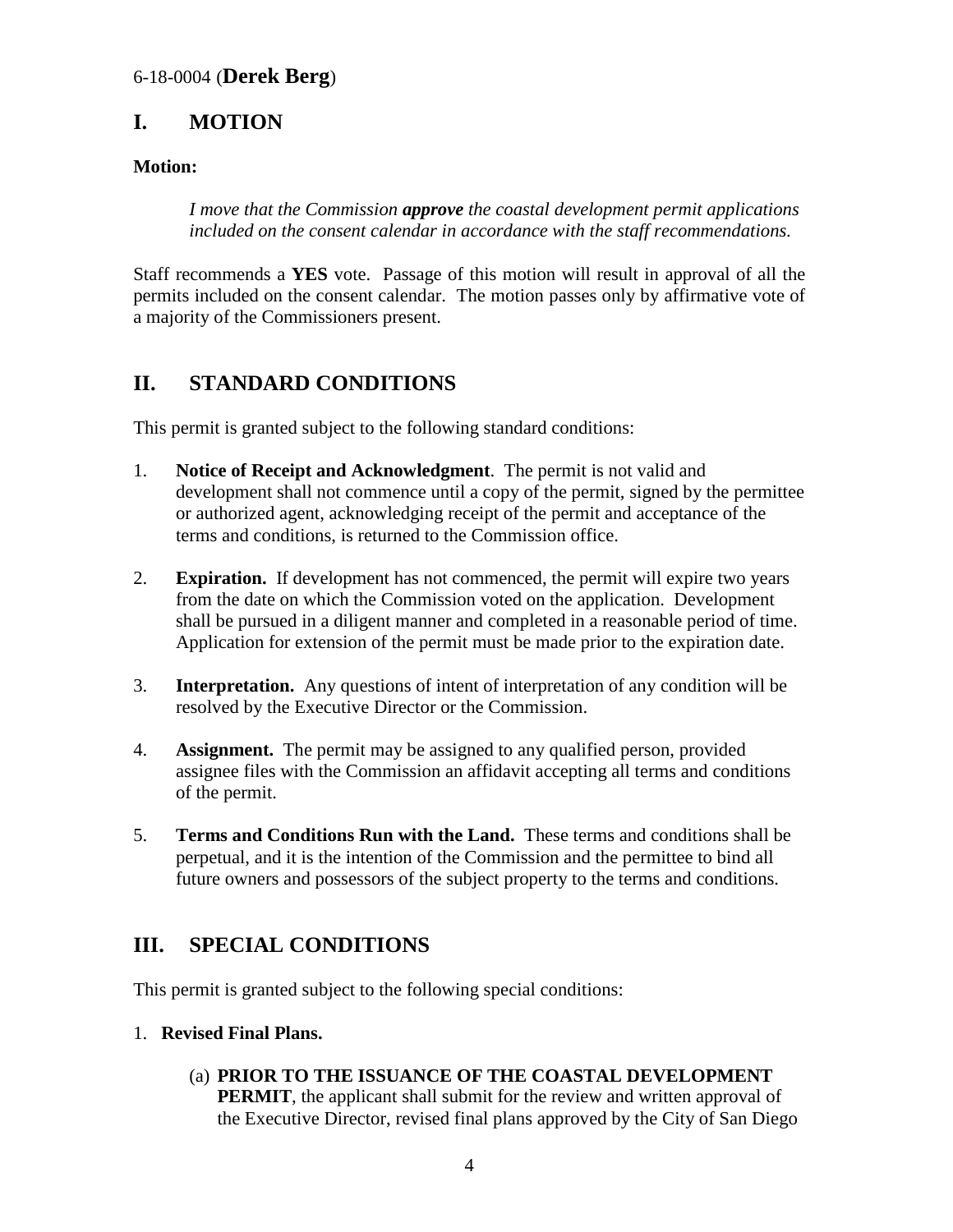that are in substantial conformance with the plans prepared by Madesign  $\&$ Drafting received 10/30/18 except that they shall comply with the following:

- i. The twenty-four inch box tree shall be relocated no further than four to five feet from the proposed duplex.
- ii. All development, including brick pavers and decorative concrete, located outside the property line as generally depicted in [Exhibit No. 4](https://documents.coastal.ca.gov/reports/2018/12/th5a/th5a-12-2018-exhibits.pdf) shall be removed.
- iii. The public area exposed by removing the encroachments must either (1) be left as a dirt patch or (2) paved with concrete that matches the existing Island Court right-of-way. No structures, landscaping, decorative concrete, etc. is permitted within the public right-of-way.
- (b) The permittee shall undertake development in conformance with the approved final plans unless the Commission amends this permit or the Executive Director determines that no amendment is legally required for any proposed minor deviations.

#### 2. **Final Landscape/Yard Area Plans.**

- (a) **PRIOR TO THE ISSUANCE OF THE COASTAL DEVELOPMENT PERMIT**, the applicant shall submit to the Executive Director for review and written approval final landscape plans. Said plans shall first be stamped approved by the City of San Diego and be in substantial conformance with the landscape plans prepared by Madesign & Drafting received 10/30/18 and shall include the following:
	- i. A view corridor, fifteen feet wide, shall be preserved in the north yard area adjacent to Island Court. A maximum of two trees, preferably canopy trees, may be planted within four to five feet of the primary structure. Trees must be maintained so that branches do not encroach below a height of eight feet above the finished grade. All other proposed landscaping in the north yard area shall be maintained at a height of three feet or lower (including raised planters) to preserve the views along Island Court towards the ocean.
	- ii. No landscaping or hardscape shall be retained or erected within the tenfoot wide Island Court pedestrian right-of-way. Trees may not overhang into the public right-of-way.
	- iii. All landscaping shall be drought tolerant, native or non-invasive plant species. All landscape materials within the identified view corridors shall be species with a growth potential not to exceed three feet at maturity. No plant species listed as problematic and/or invasive by the California Native Plant Society, the California Exotic Pest Plant Council, or identified from time to time by the State of California shall be employed or allowed to naturalize or persist on the site. No plant species listed as "noxious weed"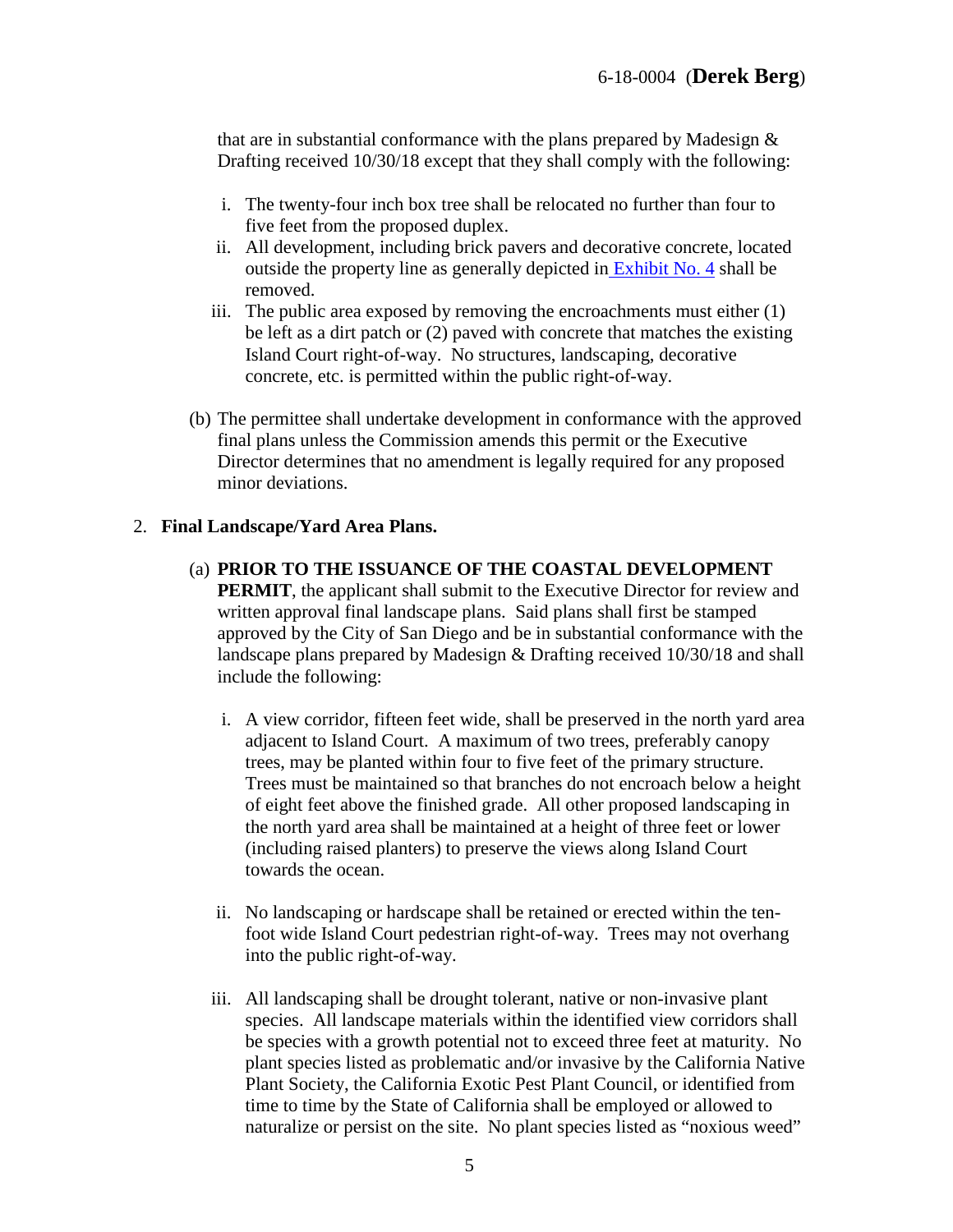by the State of California or the U.S. Federal Government shall be utilized within the property. If using potable water for irrigation, the project shall use water-conserving emitters (e.g. microspray) and drip irrigation. Use of weather-based irrigation controllers and reclaimed water for irrigation is encouraged.

- iv. Any fencing and walls, including glass walls, trellis walls, and retaining walls, in the northern yard setback area along Island Court shall not exceed a height of three feet above the existing grade or proposed grade, whichever is lower.
- v. A written commitment by the applicant that five years from the date of the issuance of the coastal development permit for the residential structure, the applicant will submit for the review and written approval of the Executive Director a landscaping monitoring report, prepared by a licensed Landscape Architect or qualified resource specialist, that certifies whether the on-site landscaping is in conformance with the landscape plan approved pursuant to this special condition. The monitoring report shall include photographic documentation of plant species and plant coverage.

If the landscape monitoring report indicates the landscaping is not in conformance with or has failed to meet the performance standards specified in the landscaping plan approved pursuant to this permit, the Permittee, or successor in interest, shall submit a revised or supplemental landscape plan for the review and written approval of the Executive Director. The revised landscaping plan must be prepared by a licensed Landscape Architect or qualified resource specialist and shall specify measures to remediate those portions of the approved landscaping plan that have failed or are not in conformance with the original approved plan.

- (b) The permittee shall undertake development in conformance with the approved final plans unless the Commission amends this permit or the Executive Director determines that no amendment is legally required for any proposed minor deviations.
- 3. **Timing of Development.** No construction shall take place for the project from Memorial Day Weekend to Labor Day of any year. Access corridors and staging areas shall be located in a manner that has the least impact on public access via the maintenance of existing public parking areas and traffic flow on coastal access routes (e.g., no street closures or use of public parking as staging areas).

#### 4. **Written Agreement. PRIOR TO ISSUANCE OF THE COASTAL**

**DEVELOPMENT PERMIT**, the property owner shall submit a written agreement, in a form and content acceptable to the Executive Director, that acknowledges and accepts the timing of development approved pursuant to Special Condition No. 3, and provide a weekly construction schedule to confirm that no construction will occur from Memorial Day Weekend to Labor Day.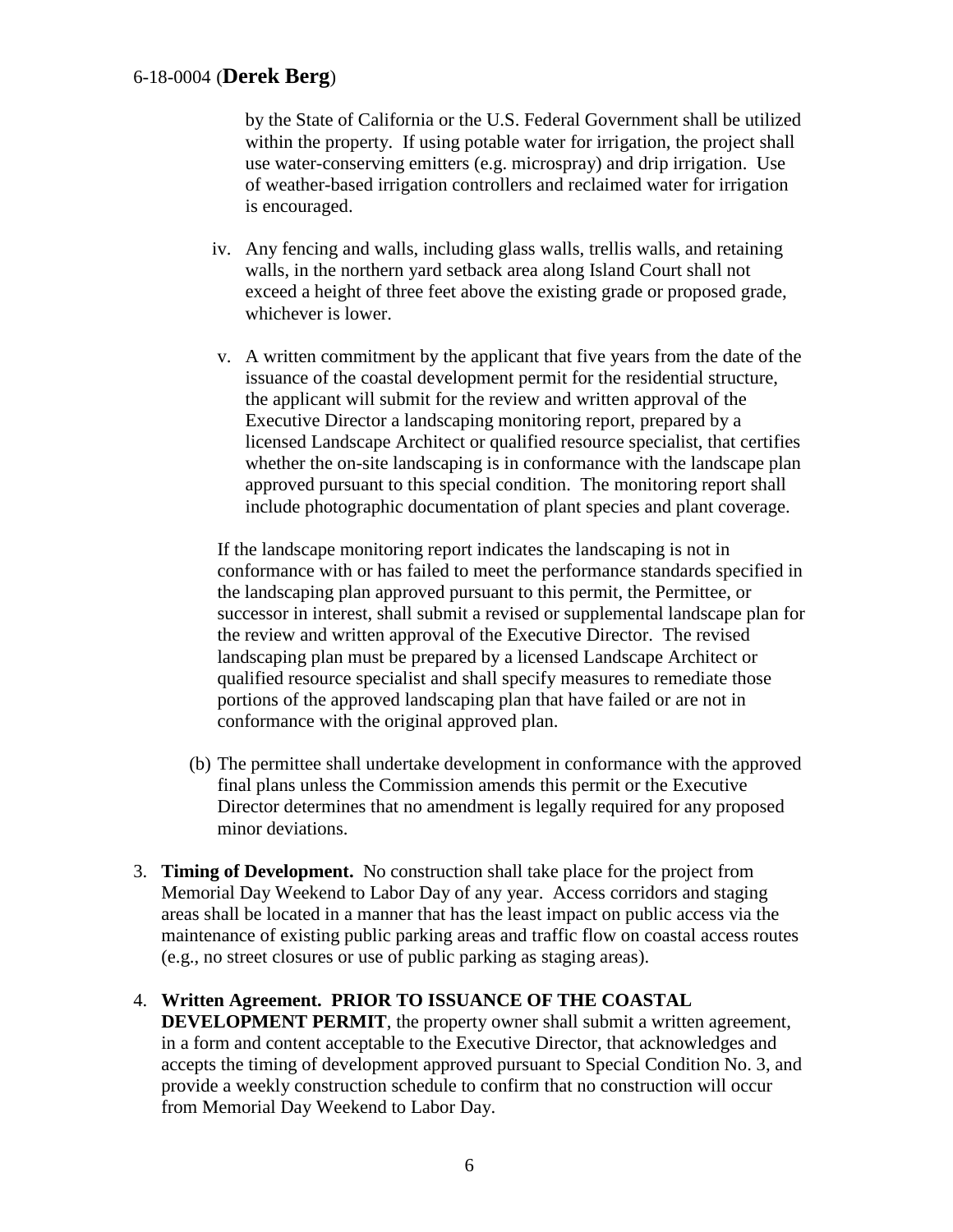- 5. **Assumption of Risk, Waiver of Liability and Indemnity.** By acceptance of this permit, the applicant acknowledges and agrees (i) that the site may be subject to hazards from flooding, sea level rise, erosion and wave uprush; (ii) to assume the risks to the applicant and the property that is the subject of this permit of injury and damage from such hazards in connection with this permitted development; (iii) to unconditionally waive any claim of damage or liability against the Commission, its officers, agents, and employees for injury or damage from such hazards; and (iv) to indemnify and hold harmless the Commission, its officers, agents, and employees with respect to the Commission's approval of the project against any and all liability, claims, demands, damages, costs (including costs and fees incurred in defense of such claims), expenses, and amounts paid in settlement arising from any injury or damage due to such hazards.
- 6. **Deed Restriction. PRIOR TO THE ISSUANCE OF THE COASTAL DEVELOPMENT PERMIT**, the applicant shall submit to the Executive Director for review and written approval documentation demonstrating that the applicant has executed and recorded against the parcel(s) governed by this permit a deed restriction, in a form and content acceptable to the Executive Director: (1) indicating that, pursuant to this permit, the California Coastal Commission has authorized development on the subject property subject to the terms and conditions that restrict the use and enjoyment of that property, and (2) imposing the special conditions of this permit as covenants, conditions, and restrictions on the use and enjoyment of the property. The deed restriction shall include a legal description of the entire parcel or parcels governed by this permit. The deed restriction shall also indicate that, in the event of an extinguishment or termination of the deed restriction for any reason, the terms and conditions of this permit shall continue to restrict the use and enjoyment of the subject property so long as either this permit or the development it authorizes, or any part, modification, or amendment thereof, remains in existence or with respect to the subject property.

# <span id="page-6-0"></span>**IV. FINDINGS AND DECLARATIONS**

## <span id="page-6-1"></span>**A. PROJECT DESCRIPTION**

The proposed project is for the demolition of a 1,738 square foot, two-story single-family residence and the construction of a new 2,395 square foot duplex including a companion unit on the south side of Island Court in the Mission Beach community of the City of San Diego [\(Exhibit 1\)](https://documents.coastal.ca.gov/reports/2018/12/th5a/th5a-12-2018-exhibits.pdf). The 451 sq. ft. companion unit will be sited on top of the proposed duplex. Existing private concrete pavers and a decorative concrete path located in the public right-of-way south of Island Court will be removed. Three off-street parking spaces will be provided in a newly proposed three-car carport. New landscaping and hardscape improvements are also proposed. The site is located within the original permitting jurisdiction of the Coastal Commission where Chapter 3 of the Coastal Act is the standard of review.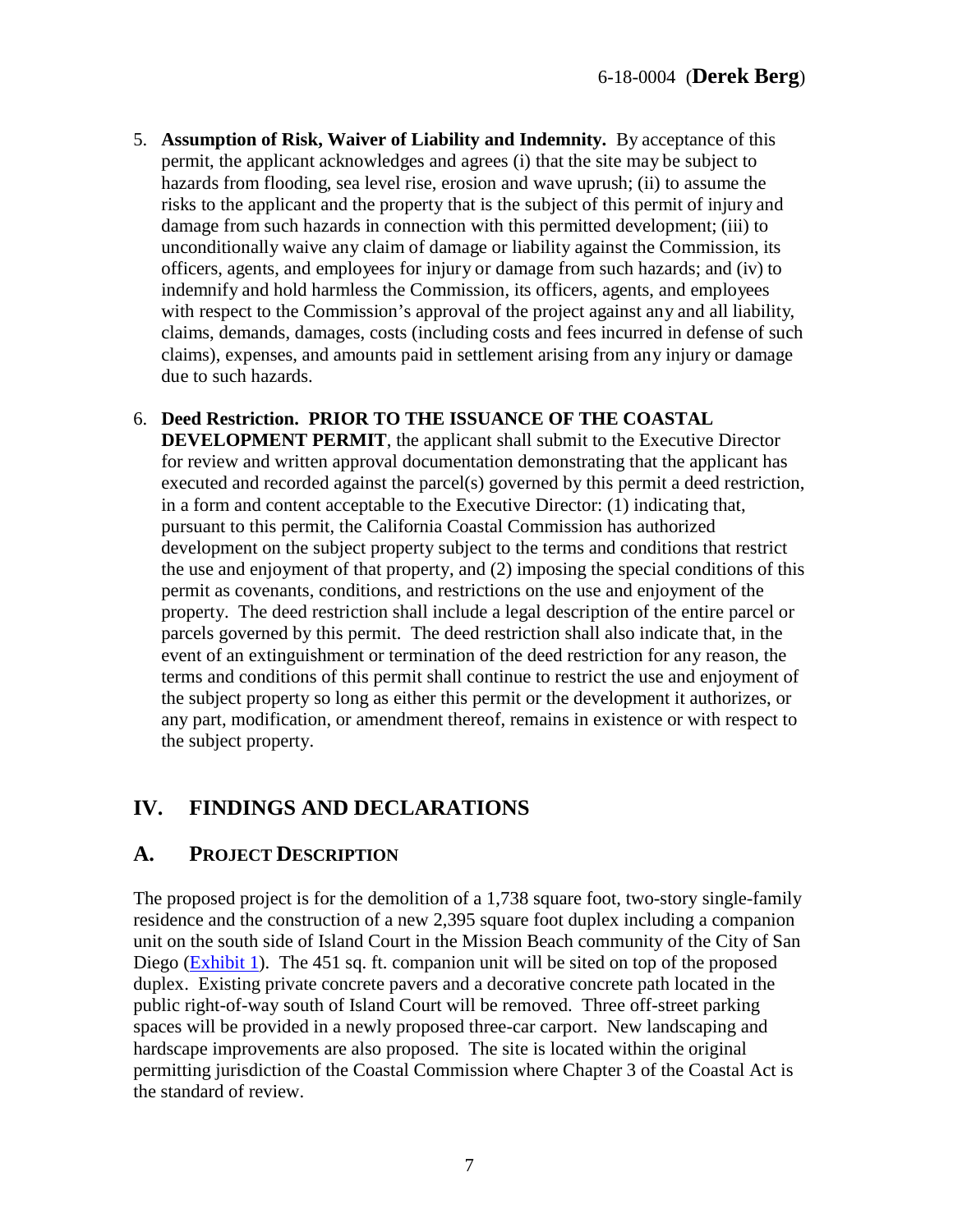Island Court is an eastwest public pedestrian right-of-way within an existing residential area zoned R-S [\(Exhibit 2\)](https://documents.coastal.ca.gov/reports/2018/12/th5a/th5a-12-2018-exhibits.pdf). The proposed development is similar in height, bulk, and scale to the surrounding residential development. The proposed project is also consistent with the development standards contained in the City's certified LCP.

The certified LCP, used here as guidance, generally requires two parking spaces per a dwelling unit; however, there are some exceptions to the general parking standard. Per the City's Land Development Code Section 1513.0403(b)(1)(A)(i), if a unit is added to a lot that has less than thirty-four feet of frontage on a street or alley and is located in the R-S Subdistrict, then only one-and-a-half parking spaces are required per a dwelling unit. The subject lot only has thirty feet of frontage along the south side of Island Court and thus meets the requirements of this exception. Therefore, the three parking spots proposed in carport sited in the rear yard of the lot satisfy the required parking standard.

With regard to the proposed companion unit, the certified LCP defines "companion unit" as an accessory structure on a residential lot that provides independent living facilities for one or more persons, independent of the primary dwelling unit. An "accessory structure" is defined as a structure, attached or detached from a primary structure that is customarily incidental and subordinate to the primary structure or use. The certified LCP restricts the gross floor area of an attached companion unit to fifty percent of the habitable dwelling, with a maximum increase of 1,200 square feet for an attached or detached companion unit. Companion units that either are sized 500 square feet or less or located within a transit priority area (which includes almost all of Mission Beach) are exempt from parking requirements. The proposed companion unit is consistent with LCP's definition and building standards for companion units. Additionally, the proposed unit is sized 451 square feet and is within a transit priority area, and is thus exempt from parking requirements.

The Commission typically reviews projects to ensure that any new development does not encroach into the yard setback areas, which could impede public views, or into public rights-of-way, which could impede public access. Such encroachments could include structures and/or landscaping.

The certified LCP, used here as guidance, generally requires a five-foot standard interior yard setback; however, a three-foot setback may be applied to a structure that is twenty feet or less above the existing/proposed grade provided that any portion of the structure that exceeds twenty feet in height above the existing/proposed grade observes an additional setback for the remainder of the structure's height, sloping away from the vertical plane at an angle not to exceed forty-five degrees. The project factors in the additional forty-five degree setback in the building design; however, a small portion of the railing for a proposed spiral staircase that provides access to the companion unit encroaches into the sloped setback. No impacts to visual quality, public views, community character, or other coastal resources will result from this minor encroachment in the stepback.

Because many of the lots in Mission Beach, including the subject site, are constrained and have limited access and space to accommodate construction activities and staging, demolition and construction activity could impede public access by occupying public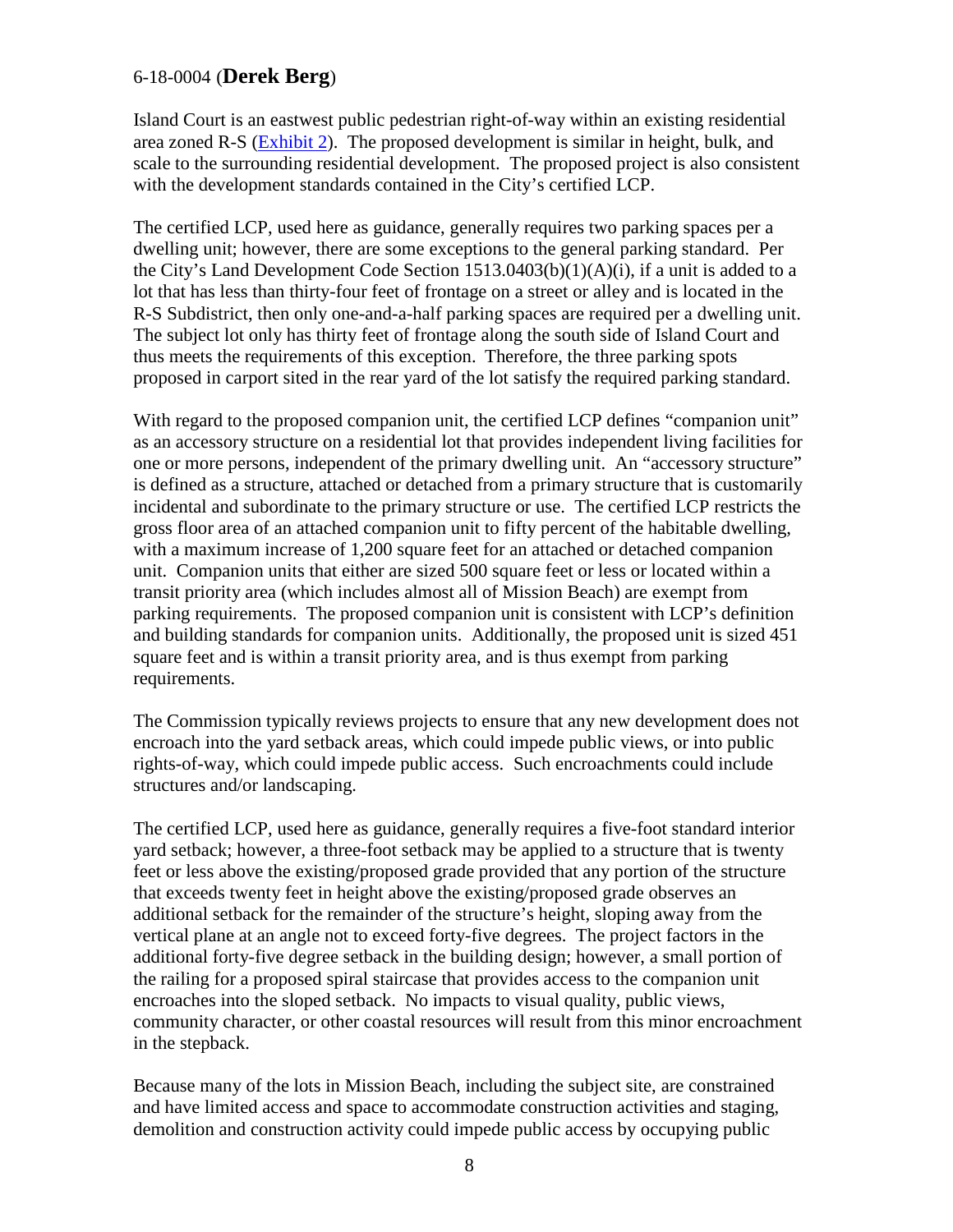parking spaces or blocking public rights-of-way with materials or debris. Therefore, **Special Condition #3** prohibits any development during the peak summer months when public access could be impacted and **Special Condition #4** requires the property owner to submit a written agreement indicating that it acknowledges and accepts the construction timing limitations and will submit a weekly construction schedule to confirm that work will not occur during summer. **Special Condition #6** requires recordation of the permit conditions against the property to ensure future property owners are aware of the above-noted protections and conditions.

Because the existing structures are several decades old, they are subject to the City of San Diego's review for historical significance. The certified LCP provides that the City shall determine the need for a site-specific survey for the purposes of obtaining a construction permit or development permit for development for any parcel containing a structure that is forty-five or more years old. In this particular case, the City's Development Services Department did not find the structures to be eligible for historical designation and there is no evidence that the structures have historic value.

Sea level rise is expected to exacerbate existing coastal hazards by raising mean water levels and extending flood zones inland. As noted in the Commission's 2015 Sea Level Rise Guidance and other studies, increased sea level rise is expected to cause increased inundation of beaches, reduced accretion, and increased erosion of beaches. The Mission Beach community is a low-lying area on a narrow peninsula situated between the Pacific Ocean to the west and Mission Bay to the east, which currently experiences periodic flooding that will likely increase with sea level rise. Because there is a wide sandy beach (approximately 200 ft. wide) and a public boardwalk (approximately 20 ft. wide) protected by a seawall between the subject property and the Pacific Ocean, wave run-up and overtopping are not expected to significantly impact this inland site over the life of the proposed improvements; however, as a near-shore property, the proposed development may be threatened by sea level rise at some point in the future.

Because periodic storm and flood events occur throughout the Mission Beach community, **Special Condition #5** requires the applicant to acknowledge the risk of building in a hazardous location and ensure that the risks of property damage or loss arising from sea level rise or other changed circumstances are borne by the applicant enjoying the benefits of its private new development, and not the public.

# <span id="page-8-0"></span>**B. COASTAL HAZARDS**

The development is located in an area that may be subject to coastal hazards. As conditioned, the risks of property damage or loss arising from such hazards will be borne by the applicant and not the public. Therefore, the Commission finds that the development, as conditioned, conforms to Section 30253 of the Coastal Act.

# <span id="page-8-1"></span>**C. COMMUNITY CHARACTER/VISUAL QUALITY**

The development is located within an existing developed area and, as conditioned, will be compatible with the character and scale of the surrounding area and will not impact public views.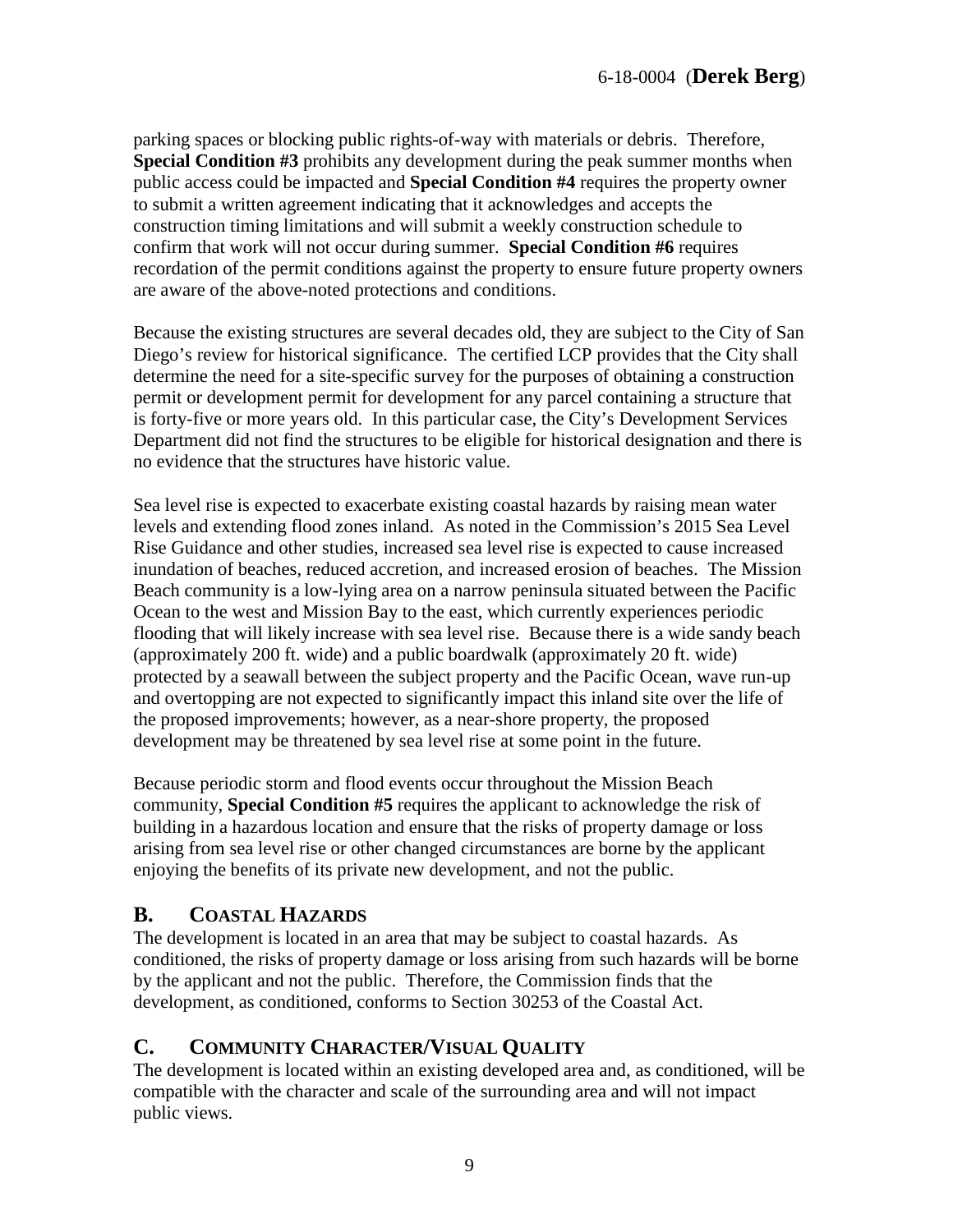In the Mission Beach neighborhood, the public rights-of-way of the various courts and places, which are generally east-west running accessways, as well as the yard setbacks of the adjacent properties comprise the community's public view corridors. Because the project is located between the first public road and the sea, there is the potential for the project to impact views of the shoreline from Mission Boulevard.

As proposed, no structures would be located in the view corridors, though there is potential for landscaping in the northern yard area to impede views west towards the ocean. The certified LCP, used here as guidance, generally restricts all landscape and hardscape improvements to three feet in height; however, there is an exception to the three-foot height limitation. A maximum of two trees are allowed as part of the landscape but must be within four to five feet of the primary structure and shall protect pedestrian view corridors by emphasizing canopy trees that can reach a height of twentyfour feet at maturity. Landscaping materials shall not encroach or overhang into the courts and places rights-of-way and view corridors. Additionally, mature trees shall be maintained so that branches do no encroach below a height of eight feet above the finished grade.

The project proposes to locate one 24-inch box tree in the front yard of the property; however, the proposed location for the tree is approximately ten feet from the primary structure, inconsistent with the landscaping standards of the LCP. To ensure that public views and public access towards the ocean are protected, **Special Condition #1** requires the applicant to submit revised final plans depicting the location of the box tree within four to five feet of the proposed duplex. **Special Condition #2** requires the proposed tree be maintained so that branches do not encroach below a height of eight feet above the finished grade or overhang into the Island Court right-of-way. **Special Condition #2** also requires the applicant to submit a final landscaping plan requiring all landscape, other than trees, and hardscape improvements in the northern yard area to consist of low-lying materials not exceeding three feet in height. Thus, the proposed development will not adversely impact public views of the ocean. Therefore, the Commission finds that the development, as conditioned, conforms to Section 30251 of the Coastal Act.

#### <span id="page-9-0"></span>**D. PUBLIC ACCESS/PARKING**

As conditioned, the proposed development will not have an adverse impact on public access to the coast or to nearby recreational facilities.

While Island Court is legally mapped as a ten-foot wide public right-of-way, the existence of private encroachments in the form of walls and patios along its length, including some on the subject property, have narrowed the pedestrian right-of-way to five feet in width, impacting the ability of the public to access the coast. When a lot with encroachments is redeveloped, the Commission has required that the private development be removed (e.g.,CDPs #6-18-0266; 6-18-0689).

The subject property currently has private encroachments, consisting of concrete pavers and a decorative concrete path, in Island Court. The project includes removal of all private encroachments, and no new encroachments are proposed in the Island Court